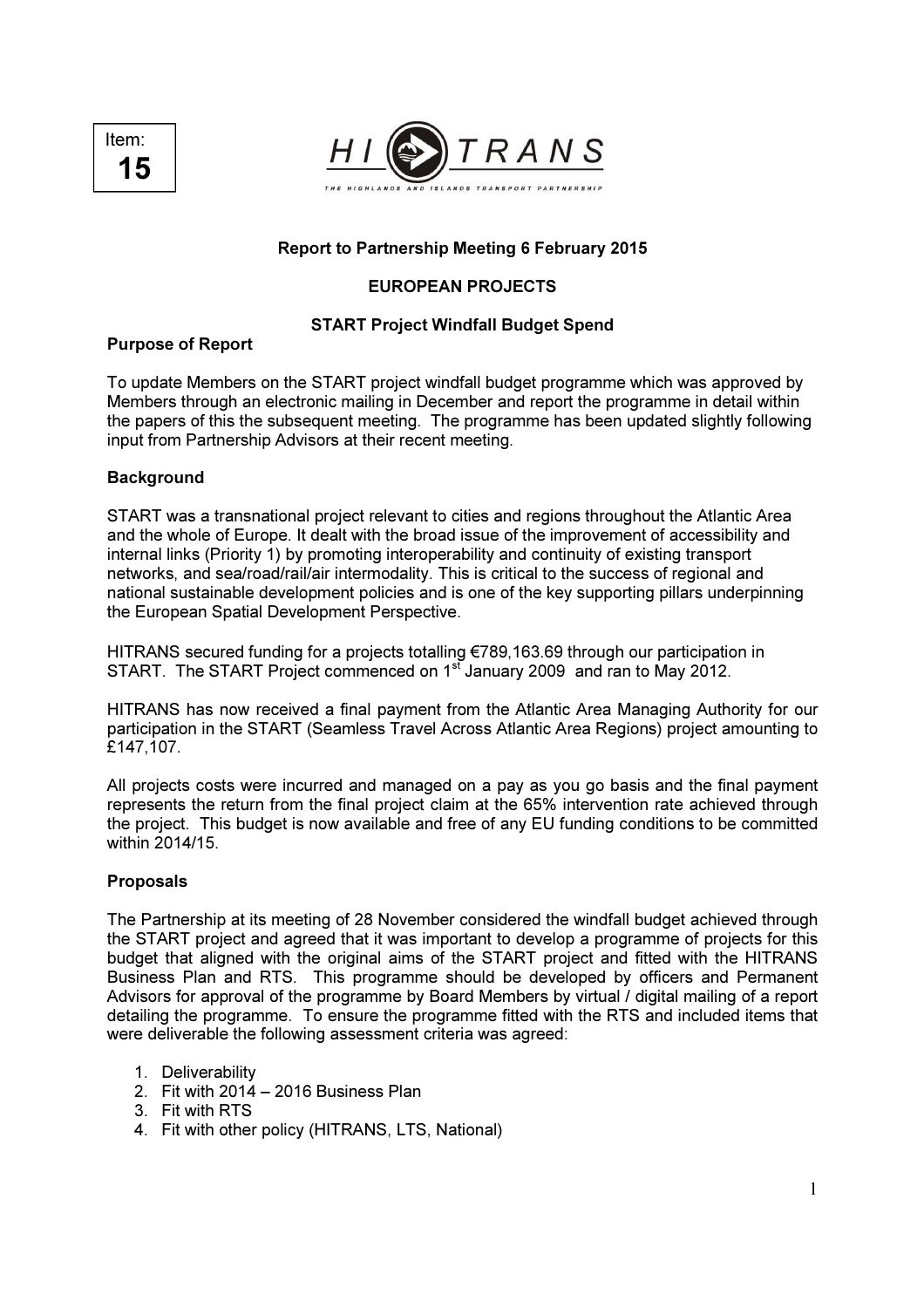5. Opportunity to realise further match funding.

# Proposed Programme

The table below sets out the list of projects developed by officers and Advisors that can be delivered through the START windfall.

|                                                        |                                                                                                                                                                                                         | <b>Estimated</b> | <b>Deliverability</b> | <b>RTS Fit</b> | <b>Business Plan</b> | Policy Fit | Match Funding  | <b>Total</b> |
|--------------------------------------------------------|---------------------------------------------------------------------------------------------------------------------------------------------------------------------------------------------------------|------------------|-----------------------|----------------|----------------------|------------|----------------|--------------|
| Project<br>Journeygenie                                | <b>Description</b><br>Update the portal and put in place<br>hosting arrangements for the<br>website.                                                                                                    | Cost<br>10000    | 5                     | 4              | 4                    | 4          | 2              | 19           |
| Cycle<br>Facilities at<br>Ferry<br><b>Terminals</b>    | Cycle Shelters and parking,<br>branded facilities including<br>innovations like cycle pumps, light<br>dispensers and map displays for<br>Audit towns like<br>Kirkwall/Stornoway/Campbeltown<br>and Oban | 25000            | 4                     | 5              | 4                    | 4          | $\overline{2}$ | 19           |
| <b>Bike Bags</b>                                       | Provide heavy duty bags at ferry<br>terminals and staffed<br>interchanges that will allow the<br>safe carriage of bikes on coach<br>services.                                                           | 5000             | 5                     | 5              | 3                    | 4          | $\Omega$       | 17           |
| Interchange<br>Signage                                 | Some budget for signage<br>improvements at Transport<br>Interchanges including Oban and<br>for the development of a common<br>signage strategy / approch being<br>developed.                            | 20000            | 4                     | 4              | 3                    | 4          | $\mathbf{0}$   | 15           |
| <b>Real Time</b><br>Screens at<br>Inverness<br>Station | Deployment of new real time<br>informaiton screen at Inverness<br>Rail Station with details on nearby<br>bus stops and Bus Station<br>departures.                                                       | 8000             | 5                     | 4              | 4                    | 4          | 0              | 17           |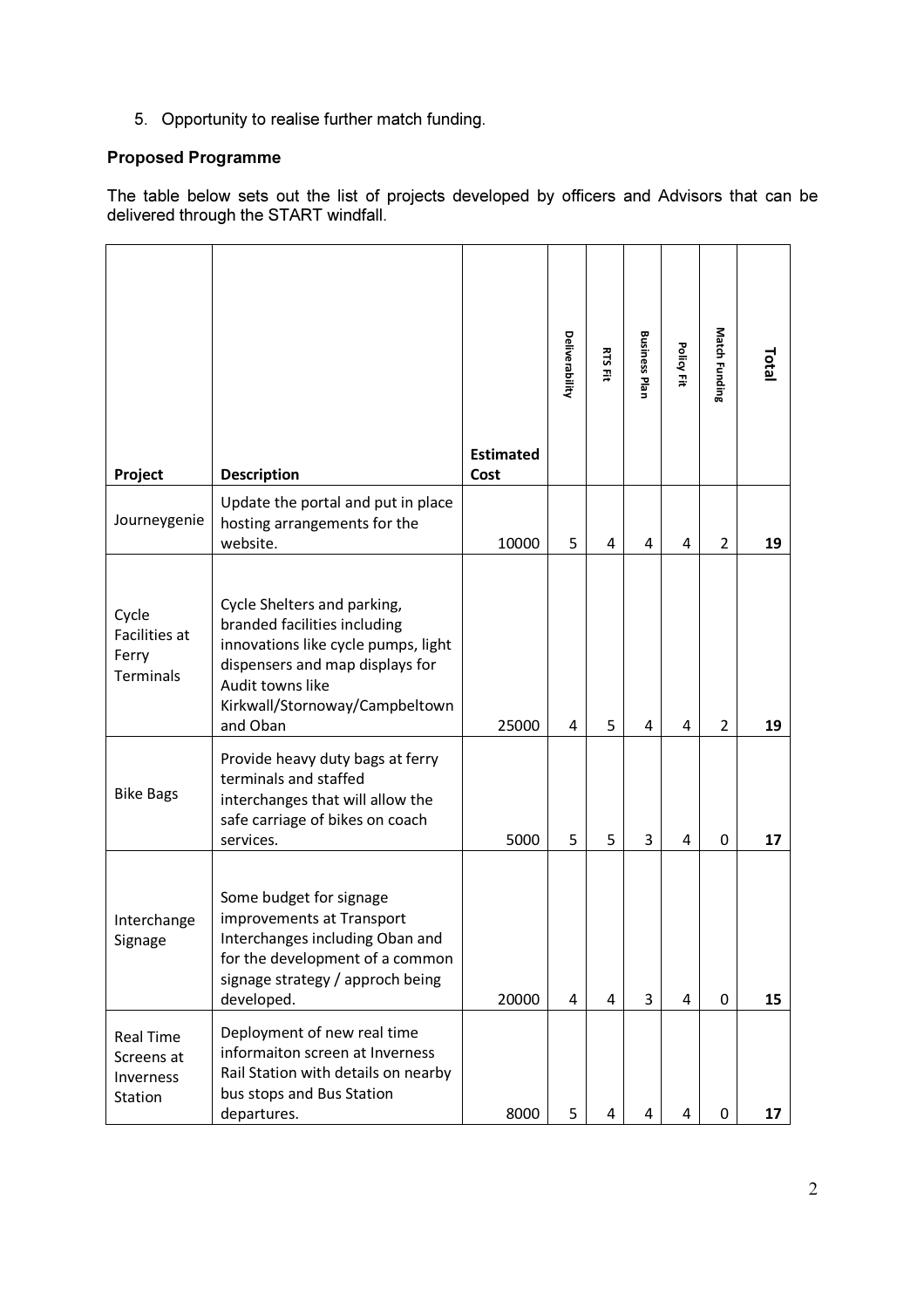|                                                                                            | case for Station enhancement.                                                                                                                                                                                                               |       | 5        |   |               |   | 3        |    |
|--------------------------------------------------------------------------------------------|---------------------------------------------------------------------------------------------------------------------------------------------------------------------------------------------------------------------------------------------|-------|----------|---|---------------|---|----------|----|
| Survey                                                                                     | through the Station to support the                                                                                                                                                                                                          |       |          |   |               |   |          |    |
| Passenger                                                                                  | <b>Inverness Station Passenger Flow</b><br>Surveys to capture footfall                                                                                                                                                                      |       |          |   |               |   |          |    |
| <b>SCSP Match</b><br>Funding -<br>10%                                                      | Funding to be used as match<br>funding by partner Councils to<br>secure drawdown of Smarter<br><b>Choices Smarter Places Funding</b>                                                                                                        | 50000 | 4        | 4 | 3             | 4 | 5        | 20 |
| Smart<br>Ticketing                                                                         | Additional support for Smart and<br><b>Integrated Ticketing Pilot Support</b><br>including more vehicle location<br>detection ticket machine<br>deployment.                                                                                 | 10000 | 4        | 4 | 4             | 4 | 4        | 20 |
| Transport<br>Integration /<br>Impact<br>Frontline<br><b>Staff Training</b><br>Module       | Develop training model for<br>transport staff in region with a H<br>& I sympathetic / intelligent<br>approach.                                                                                                                              | 1000  | $\Omega$ | 3 | $\mathcal{P}$ | 3 | $\Omega$ | 8  |
| Increase in<br><b>SWIFT</b> for<br>adaption of<br>ferry signs<br>and Orkney<br>fixed links | To include some investigation of<br>opportunities on trunk roads<br>linked to Traffic Scotland;<br>Churchill Barrier 2 CCTV Live Feed;<br>landslide risk warning for<br>Stromeferry as per Rest and be<br>Thankful; Ferry Information Signs | 30000 | 3        | 3 | 5             | 4 | 0        | 15 |
| <b>Bus Stop</b><br>Facility<br>Upgrade                                                     | Bus Stop Flags, Poles and<br><b>Information Cases</b>                                                                                                                                                                                       | 10000 | 5        | 4 | 4             | 4 | 0        | 17 |
| <b>Real Time</b><br>Screen at<br>Falcon<br>Square                                          | Deployment of new real time<br>information screen at Falcon<br>Square with route information<br>displayed as well as end point.                                                                                                             | 6000  | 5        | 4 | 4             | 4 | $\Omega$ | 17 |

Officers recommend approving the entire programme despite its cost of £185,000 exceeding the available budget by £38,000.

Included within the programme is a project that seeks to develop a staff training module for frontline transport staff so they can provide useful information to passengers on journey options for onward travel and information on the local area. Officers recognise it is unlikely that any spend can be achieved in 2014/15 on this project which was identified in discussion at the Transport Integration Forum in Oban in October. There was strong support for this concept and including it in the programme will give a basis for further development and engagement with partners including UHI to understand whether such a training programme could be developed by